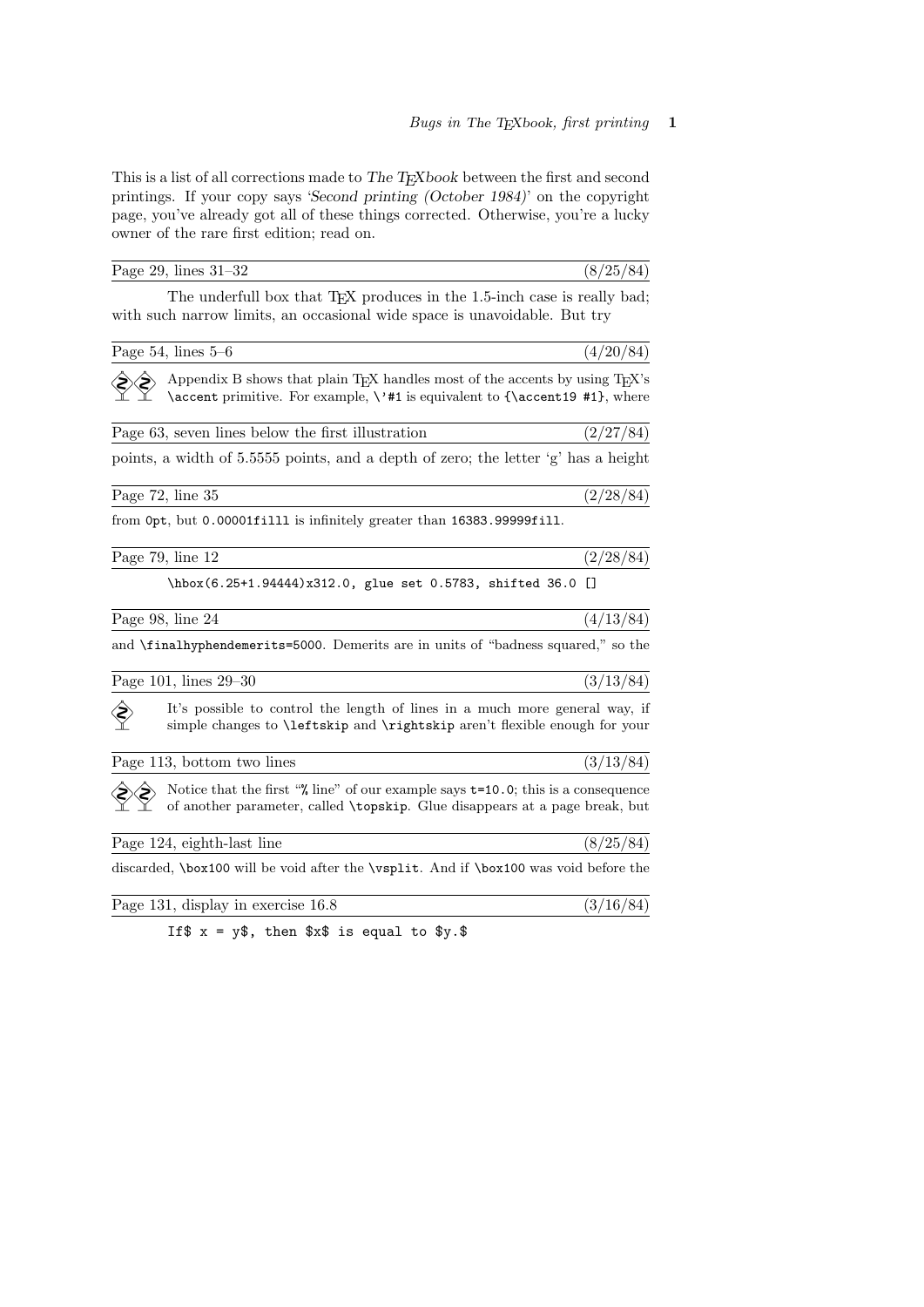|      | Page 170, table in middle of the page                                                                                                                                     |                                                                                                                                                                       |              |        |     |            |        |       | (2/12/84) |
|------|---------------------------------------------------------------------------------------------------------------------------------------------------------------------------|-----------------------------------------------------------------------------------------------------------------------------------------------------------------------|--------------|--------|-----|------------|--------|-------|-----------|
|      |                                                                                                                                                                           |                                                                                                                                                                       |              |        |     | Right atom |        |       |           |
|      |                                                                                                                                                                           | Ord                                                                                                                                                                   | Op           | Bin    | Rel | Open       | Close  | Punct | Inner     |
|      | Ord                                                                                                                                                                       | 0                                                                                                                                                                     | 1            | (2)    | (3) | 0          | 0      | 0     | (1)       |
|      | Op                                                                                                                                                                        | $\mathbf{1}$                                                                                                                                                          | $\mathbf{1}$ | *      | (3) | 0          | 0      | 0     | (1)       |
|      | Bin                                                                                                                                                                       | (2)                                                                                                                                                                   | (2)          | *      | *   | (2)        | $\ast$ | *     | (2)       |
| Left | Rel                                                                                                                                                                       | (3)                                                                                                                                                                   | (3)          | *      | 0   | (3)        | 0      | 0     | (3)       |
| atom | Open                                                                                                                                                                      | 0                                                                                                                                                                     | 0            | $\ast$ | 0   | 0          | 0      | 0     | 0         |
|      | Close                                                                                                                                                                     | 0                                                                                                                                                                     | $\mathbf{1}$ | (2)    | (3) | 0          | 0      | 0     | (1)       |
|      | Punct                                                                                                                                                                     | (1)                                                                                                                                                                   | (1)          | $\ast$ | (1) | (1)        | (1)    | (1)   | (1)       |
|      | Inner                                                                                                                                                                     | (1)                                                                                                                                                                   | 1            | (2)    | (3) | (1)        | 0      | (1)   | (1)       |
|      | Page 173, line 11                                                                                                                                                         |                                                                                                                                                                       |              |        |     |            |        |       | (1/2/84)  |
|      |                                                                                                                                                                           | Clearly \$a_i <b_i\$ 2,="" \ldots,="" for~\$i="1," n\$.<="" td=""><td></td><td></td><td></td><td></td><td></td><td></td><td></td></b_i\$>                             |              |        |     |            |        |       |           |
|      |                                                                                                                                                                           |                                                                                                                                                                       |              |        |     |            |        |       |           |
|      | Page 176, bottom two lines                                                                                                                                                |                                                                                                                                                                       |              |        |     |            |        |       | (7/20/84) |
|      | EXERCISE 18.24 $\begin{pmatrix} a & b & c \\ d & e & f \end{pmatrix} \begin{pmatrix} u & x \\ v & y \\ w & z \end{pmatrix}$ , using <b>\latitude</b> and <b>\rgroup</b> . |                                                                                                                                                                       |              |        |     |            |        |       |           |
|      | Page 189, line 18                                                                                                                                                         |                                                                                                                                                                       |              |        |     |            |        |       | (2/13/84) |
|      | when there is an overlap.] If $e = 0$ and if there is an <b>\leqno</b> , the equation number is                                                                           |                                                                                                                                                                       |              |        |     |            |        |       |           |
|      | Page 204, line 31                                                                                                                                                         |                                                                                                                                                                       |              |        |     |            |        |       | (2/13/84) |
|      | of $\a$ is delimited by a left brace.                                                                                                                                     |                                                                                                                                                                       |              |        |     |            |        |       |           |
|      | Page $212$ , line $23$                                                                                                                                                    |                                                                                                                                                                       |              |        |     |            |        |       | (7/8/84)  |
|      | it equals 2.) Similarly, \tracingmacros=2 will trace \output, \everypar, etc.                                                                                             |                                                                                                                                                                       |              |        |     |            |        |       |           |
|      | Page 216, first five lines                                                                                                                                                |                                                                                                                                                                       |              |        |     |            |        |       | (8/25/84) |
|      | duced by '\the' are not expanded further. Furthermore a token following '\noexpand'                                                                                       | Expanded definitions that are made with <b>\edef</b> or <b>\xdef</b> continue to expand<br>tokens until only unexpandable tokens remain, except that token lists pro- |              |        |     |            |        |       |           |

will not be expanded, since its ability to expand has been nullified. These two operations can be used to control what gets expanded and what doesn't.

 $\overline{(2/15/84)}$ 

| Page 219, simplification of line 18 |
|-------------------------------------|
|-------------------------------------|

\advance\count0 by\count2 \hexdigit}}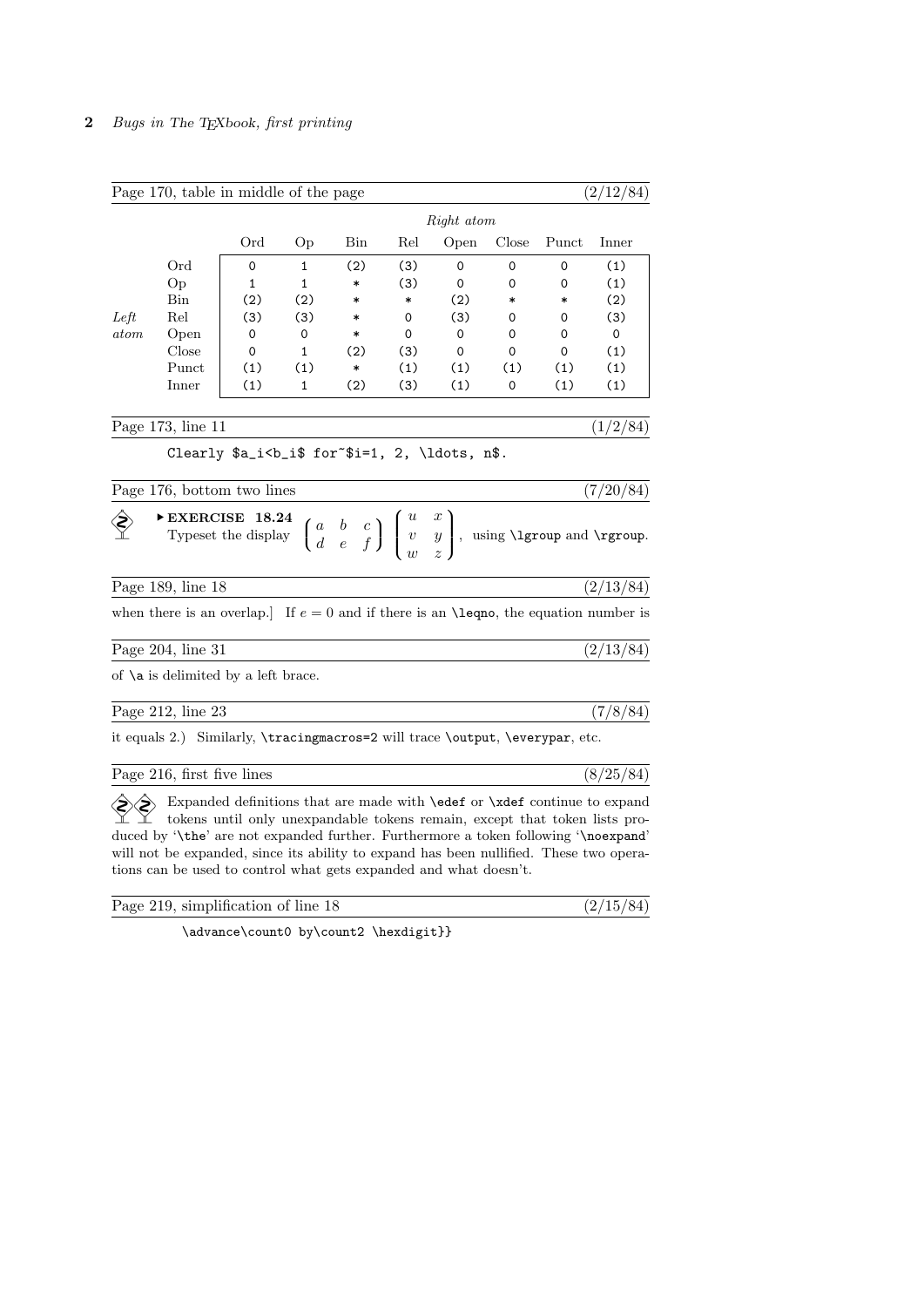Chapters 24 to 26 present summaries of all TEX's operations in all modes, and when those summaries mention a ' $\langle$ box $\rangle$ ' they mean one of the seven Page 242, line 29 (1/2/84) a relation, the solution is to insert '{}' at the beginning of the right-hand formula; TEX

| Page $245$ , line $24$ | (2/15/84) |
|------------------------|-----------|
|------------------------|-----------|

of a box that spans columns  $i$  through  $j$ , hence the glue in such a box might shrink.

| Page 248, the fourth dangerous bend | (2/15/84) |
|-------------------------------------|-----------|
|-------------------------------------|-----------|

You have to be careful with the use of  $\&$  and  $\sgn$  and  $\cr$ , because these tokens are intercepted by TEX's scanner even when it is not expanding macros.

Page 249, lines  $20-26$  (2/15/84)

line (see Chapter 9). If you don't want a  $\csc$  at the end of a certain line, just type '%' and the corresponding \cr will be "commented out." (This special mode doesn't work with  $\setminus\uparrow$  lines, since  $\setminus\uparrow$  is a macro whose argument is delimited by the token  $\setminus\subset\subset\uparrow$ , not simply by a token that has the same meaning as  $\csc$ . But you can redefine  $\rightarrow$  to overcome this hurdle, if you want to. For example, define a macro \alternateplus that is just like  $\rightarrow$  except that its argument is delimited by the active character  $\sim$ M; then include the command '\let\+=\alternateplus' as part of \obeylines.)

## Page 253, lines  $28-32$  (4/25/84)

vertical list at what it thinks is the best place, and at such times it enters internal vertical mode and begins to read the commands in the current \output routine. When the output routine begins, \box255 contains the page that TEX has completed; the output routine is supposed to do something with this vbox. When the output routine ends, the list of items that it has constructed in internal vertical mode is placed just

| Page $254$ , lines $1-13$ |
|---------------------------|
|---------------------------|

 $(3/13/84)$ 

T<sub>E</sub>X's primitive command  $\binom{\boxtimes}{\boxtimes}$  is what actually causes output. It sends the contents of the box to the dvi file, which is TFX's main output file; after TEX has finished, the dvi file will contain a compact device-independent encoding of instructions that specify exactly what should be printed. When a box is shipped out, TEX displays the values of \count0 through \count9 on your terminal, as explained in Chapter 15; these ten counters are also recorded in the dvi file, where they can be used to identify the page. All of the \openout, \closeout, and \write commands that appear inside of the  $\langle$ box $\rangle$  are performed in their natural order as that box is being shipped out. Since a \write command expands macros, as explained in Chapter 21, TEX's scanning mechanism might detect syntax errors while a \shipout is in progress. If  $\triangle$ racingoutput is nonzero at the time of a  $\shipout$ , the contents of the  $\boxtimes$ being shipped are written into your log file in symbolic form. You can say \shipout anywhere, not only in an output routine.

Page 223, lines  $3-4$  (3/13/84)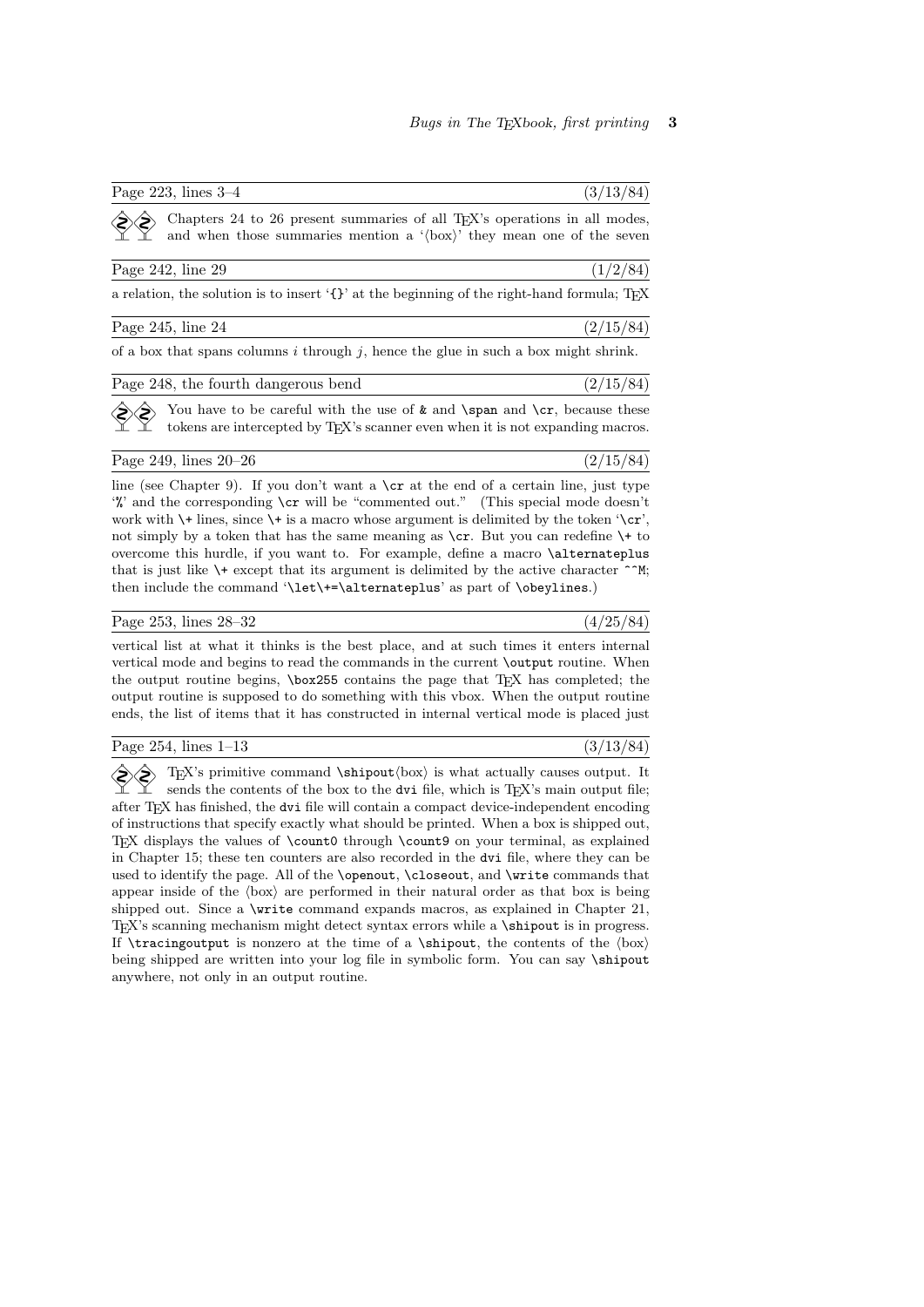## 4 Bugs in The TEXbook, first printing

| Page $255$ , line $33$ | (4/25/84) |
|------------------------|-----------|
| \nointerlineskip       |           |
|                        |           |

6) Finally, the \dosupereject macro is designed to clear out any insertions that have been held over, whether they are illustrations or footnotes or both:

Page 256, starting with line  $-17$  (11/1/83)

\ifnum\insertpenalties>0 \line{} \kern-\topskip \nobreak \vfill\supereject\fi

The mysterious negative \kern here cancels out the natural space of the \topskip glue that goes above the empty \line; that empty line box prevents the \vfill from disappearing into a page break. The vertical list that results from \dosupereject is placed on TEX's list of things to put out next, just after the straggling insertions have been reconsidered as explained in Chapter 15. Hence another super-eject will occur, and the process will continue until no insertions remain.

| Page $262$ , line $14$ | -- |
|------------------------|----|
|                        |    |

\def\endindex{\mark{}\break\endgroup}

| Page $262$ , lines $34$ and $35$ |  |
|----------------------------------|--|
|                                  |  |

if \next is '\endindex', the next commands executed will be '\vfill\mark{}\break \endgroup'; otherwise the line will be treated as a main entry.

| Page 269, line 23 becomes two lines                                                              | (8/25/84) |
|--------------------------------------------------------------------------------------------------|-----------|
| tokens like $+_{12}$ ; (3) keywords like pt; (4) control sequence names like $\dim$ ; or (5) the |           |

special symbols {, }, \$.

\lineskip (interline glue if \baselineskip isn't feasible)

|  | Page 289, slight clarification on lines 39–41 | (3/10/84) |
|--|-----------------------------------------------|-----------|
|  |                                               |           |

A  $\langle$  math character $\rangle$  defines a 15-bit number either by specifying it directly with \mathchar or in a previous \mathchardef, or by specifying a 27-bit \delimiter value; in the latter case, the least significant 12 bits are discarded.

| Page 307, a slightly more explicit answer | (11/3/83) |
|-------------------------------------------|-----------|
|-------------------------------------------|-----------|

6.3. It represents the heavy bar that shows up in your output. (This bar wouldn't be present if \overfullrule had been set to 0pt, nor is it present in an underfull box.)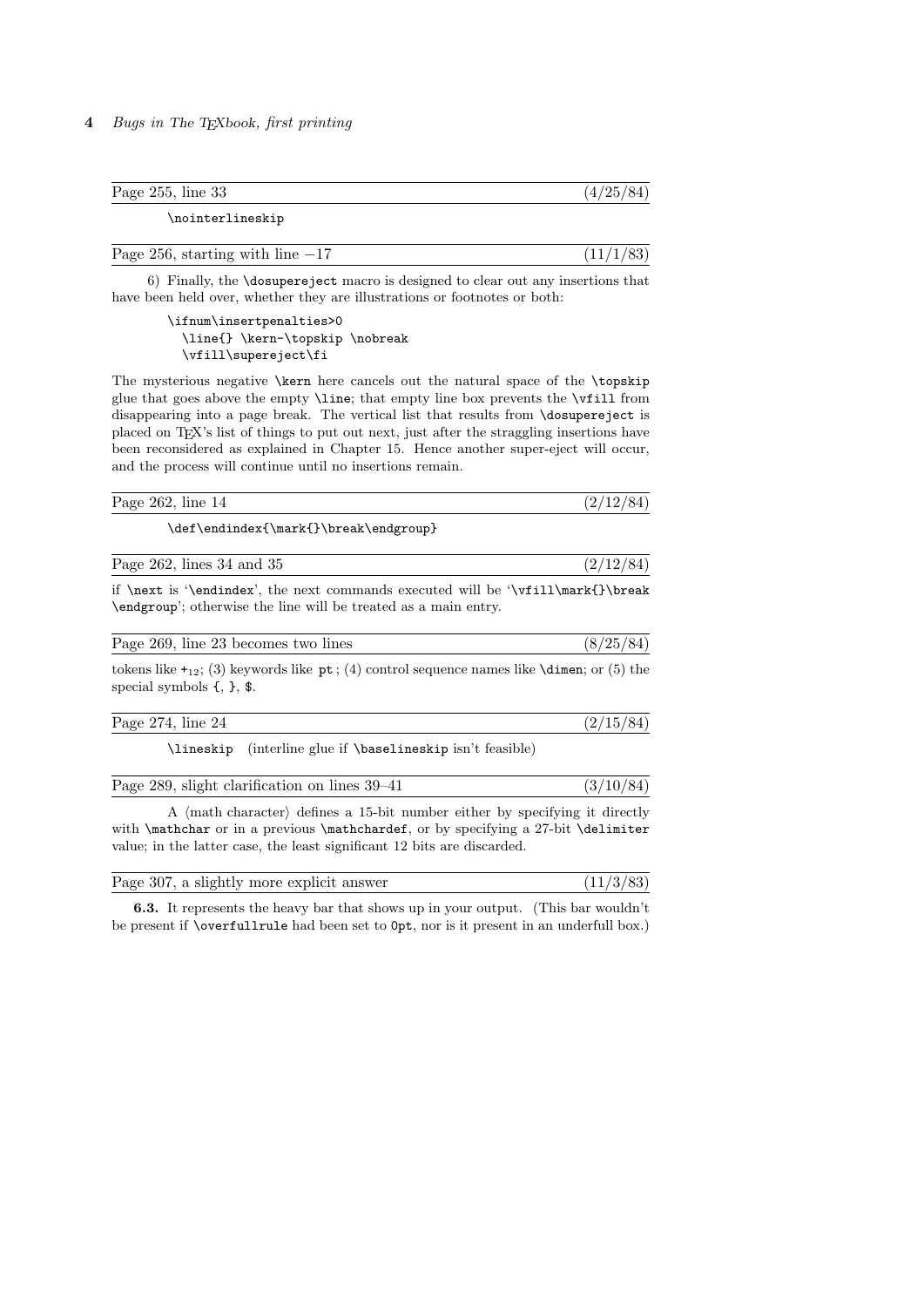12.17. You get 'A' at the extreme left and 'puzzle.' at the extreme right, because the space between words has the only stretchability that is finite; the infinite stretchability cancels out. (In this case, TEX's rule about infinite glue differs from what you would get in the limit if the value of 1 fil were finite but getting larger and larger. The true

Page 313, first four lines (3/13/84)

|  |  | Page 315, first three lines | (3/13/84) |  |  |  |
|--|--|-----------------------------|-----------|--|--|--|
|--|--|-----------------------------|-----------|--|--|--|

14.14. Just say \parfillskip=\parindent. Of course, TEX will not be able to find appropriate line breaks unless each paragraph is sufficiently long or sufficiently lucky; but with an appropriate text, your output will be immaculately symmetrical.

Page 324, line 16 (2/15/84)

18.41. \$\$\{\underbrace{\overbrace{\mathstrut a,\ldots,a}

| Page 324, first line of answer 18.44 |  |  |  |  |
|--------------------------------------|--|--|--|--|
|                                      |  |  |  |  |

18.44.  $*\mathbb{}{\sum}' {\in A}{f(x)\mathcal{h}rel{\mathcalp}=\{\rm def}\}$ 

| Page 333, beginning of the final paragraph |  |  | (12/19/83) |  |  |
|--------------------------------------------|--|--|------------|--|--|
|--------------------------------------------|--|--|------------|--|--|

Note: The stated preamble solves the problem and demonstrates that TFX's line-breaking capability can be used within tables. But this particular table is not really a good example of the use of **\halign**, because T<sub>E</sub>X could typeset it directly, using \everypar in an appropriate manner to set up the hanging indentation, and using \par instead of \cr. For example, one could say

| Page 341, the bottom line was left out! | (2/9/84)    |
|-----------------------------------------|-------------|
| Footline                                | Page $1009$ |

Page 345, top three lines  $(1/26/84)$ 

A mathcode is relevant only when the corresponding category code is 11 or 12; therefore many of these codes will rarely be looked at. For example, the math code for  $\hat{ }$ specifies the character **\oplus**, but it's hard to imagine a user who would want  $\hat{\ }$ M

| Page 345, line 31                |                                                                                                                                         |                     | (2/29/84) |
|----------------------------------|-----------------------------------------------------------------------------------------------------------------------------------------|---------------------|-----------|
| \delcode'\<="26830A              | \delcode'\\="26E30F                                                                                                                     | \delcode'\>="26930B |           |
| Page 347, lines 1 and 2          |                                                                                                                                         |                     | (3/16/84) |
|                                  | \count18=3 $%$ this counter allocates math families 4, 5, 6,<br>\count19=255 % this counter allocates insertions 254, 253, 252, $\dots$ |                     |           |
| Page 350, line 9 from the bottom |                                                                                                                                         |                     | (3/16/84) |

font, whose information does not have to be loaded again.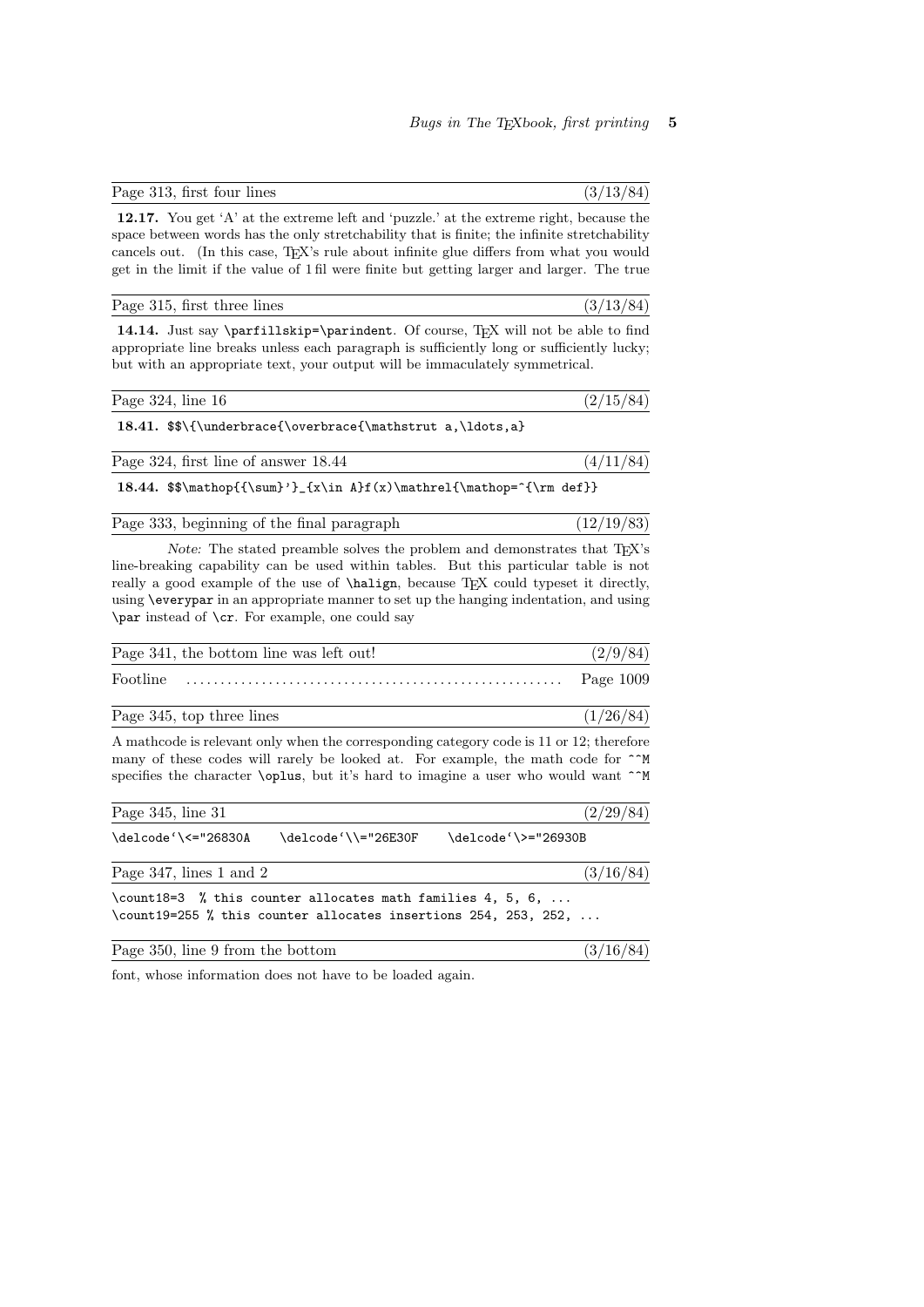## 6 Bugs in The TEXbook, first printing

| Page 354, line 5                                                                                                                                                                                                                                                                                                                                                                                           | (6/7/84)   |
|------------------------------------------------------------------------------------------------------------------------------------------------------------------------------------------------------------------------------------------------------------------------------------------------------------------------------------------------------------------------------------------------------------|------------|
| \def\ialign{\everycr={}\tabskip=0pt \halign} % initialized \halign                                                                                                                                                                                                                                                                                                                                         |            |
| Page 355, lines 19–21                                                                                                                                                                                                                                                                                                                                                                                      | (7/3/84)   |
| subdivision in a document; to use it, you say '\beginsection(section title)' followed by<br>a blank line (or \par). The macro first emits glue and penalties, designed to start a new<br>page if the present page is nearly full; then it makes a \bigskip and puts the section                                                                                                                            |            |
| Page 355, lines 27-29                                                                                                                                                                                                                                                                                                                                                                                      | (7/3/84)   |
| \outer\def\beginsection#1\par{\vskip0pt plus.3\vsize\penalty-250<br>\vskip0pt plus-.3\vsize\bigskip\vskip\parskip<br>\message{#1}\leftline{\bf#1}\nobreak\smallskip\noindent}                                                                                                                                                                                                                              |            |
| Page 355, line 37                                                                                                                                                                                                                                                                                                                                                                                          | (4/24/84)  |
| \outer\def\proclaim #1. #2\par{\medbreak                                                                                                                                                                                                                                                                                                                                                                   |            |
| Page 356, seven lines from the bottom                                                                                                                                                                                                                                                                                                                                                                      | (4/11/84)  |
| \def\TeX{T\kern-.1667em \lower.5ex\hbox{E}\kern-.125em X}                                                                                                                                                                                                                                                                                                                                                  |            |
| Page 359, starting with line 2                                                                                                                                                                                                                                                                                                                                                                             | (11/16/83) |
| \mathchardef\ldotp="602E\mathchardef\cdotp="6201\mathchardef\colon="603A<br>\def\ldots{\mathinner{\ldotp\ldotp\ldotp}}<br>\def\cdots{\mathinner{\cdotp\cdotp\cdotp}}<br>\def\vdots{\vbox{\baselineskip=4pt \lineskiplimit=0pt<br>\kern6pt \hbox{.}\hbox{.}\hbox{.}}}<br>\def\ddots{\mathinner{\mskip1mu\raise7pt\vbox{\kern7pt\hbox{.}}\mskip2mu<br>\raise4pt\hbox{.}\mskip2mu\raise1pt\hbox{.}\mskip1mu}} |            |
| Page 359, starting with line 19                                                                                                                                                                                                                                                                                                                                                                            | (11/3/83)  |
| \def\overbrace#1{\mathop{\vbox{\ialign{##\crcr\noalign{\kern3pt}<br>\downbracefill\crcr\noalign{\kern3pt\nointerlineskip}<br>\$\hfil\displaystyle{#1}\hfil\$\crcr}}}\limits}<br>\def\underbrace#1{\mathop{\vtop{\ialign{##\crcr<br>\$\hfil\displaystyle{#1}\hfil\$\crcr\noalign{\kern3pt\nointerlineskip}<br>\upbracefill\crcr\noalign{\kern3pt}}}}\limits}                                                |            |
| Page 359, seventh line from the bottom                                                                                                                                                                                                                                                                                                                                                                     | (2/29/84)  |
| \def\backslash{\delimiter"026E30F }<br>\def\bracevert{\delimiter"000033E }                                                                                                                                                                                                                                                                                                                                 |            |
| Page $361$ , line $3$                                                                                                                                                                                                                                                                                                                                                                                      | (8/17/84)  |
| \def\buildrel#1\over#2{\mathrel{\mathop{\null#2}\limits^{#1}}}                                                                                                                                                                                                                                                                                                                                             |            |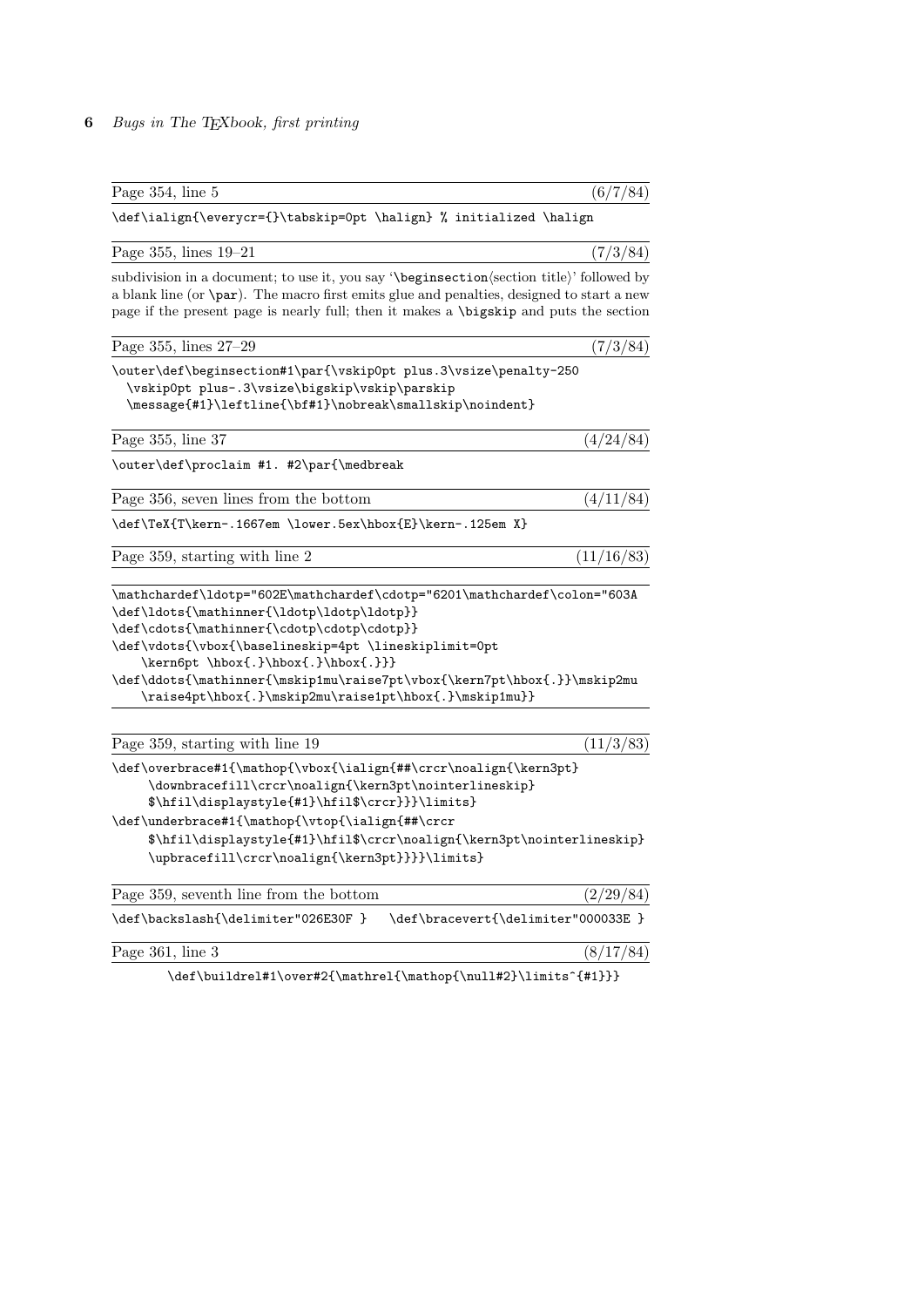| Page $363$ , line $10$                                                                                                                                                        | (4/26/84)  |
|-------------------------------------------------------------------------------------------------------------------------------------------------------------------------------|------------|
| \ifhmode\edef\@sf{\spacefactor=\the\spacefactor}\/\fi                                                                                                                         |            |
| Page 364, starting with line 10                                                                                                                                               | (11/1/83)  |
| \def\dosupereject{\ifnum\insertpenalties>0 % something is being held over<br>\line{}\kern-\topskip\nobreak\vfill\supereject\fi}                                               |            |
| Page $364$ , line $28$                                                                                                                                                        | (7/8/84)   |
| \tracingmacros=2 \tracingparagraphs=1 \tracingrestores=1                                                                                                                      |            |
| Page 370, line 7                                                                                                                                                              | (3/16/84)  |
| information about the T <sub>F</sub> X Users Group.)                                                                                                                          |            |
| Page 374, line 23                                                                                                                                                             | (7/8/84)   |
| log file when <b>\tracingmacros=2</b> and <b>\tracingcommands=2</b> . One of the important ways                                                                               |            |
| Page 379, line 1                                                                                                                                                              | (1/12/84)  |
| A particular item can be selected by its position number from the left:                                                                                                       |            |
| Page $381$ , line $6$                                                                                                                                                         | (2/12/84)  |
| \newcount\lineno % the number of file lines listed                                                                                                                            |            |
| Page $381$ , lines 24 and $25$                                                                                                                                                | (12/15/83) |
| Instead of listing a file verbatim, you might want to define a <b>\verbatim</b> macro<br>such that '\verbatim{\$this\$ is {\it!}}' yields '\$this\$ is {\it!}'. It's somewhat |            |
| Page $385$ , lines $22$ and $23$                                                                                                                                              | (1/12/84)  |
| macro, a parameter, or a token list variable; (b) when T <sub>F</sub> X must determine whether                                                                                |            |

the token  $\&$  or  $\er$  or  $\cer$  or  $\cer$  is the end of an entry within an alignment.

Page 387, two paragraphs in right column (1/18/84)

A. Exactamente. Pero los profesores son tan conservadores que temerían espantar al tipo de estudiante «apisonadora» que hace lo que le proponen para casa, obedientemente y de forma mecánica. Además, no creo que les gustase el trabajo adicional de calificar respuestas a preguntas abiertas.

La forma tradicional es dejar la parte creativa para los cursos altos. Durante diecisiete años o más se enseña al estudiante a aprobar, luego de golpe, cerca de la graduación, se le pide que haga algo original.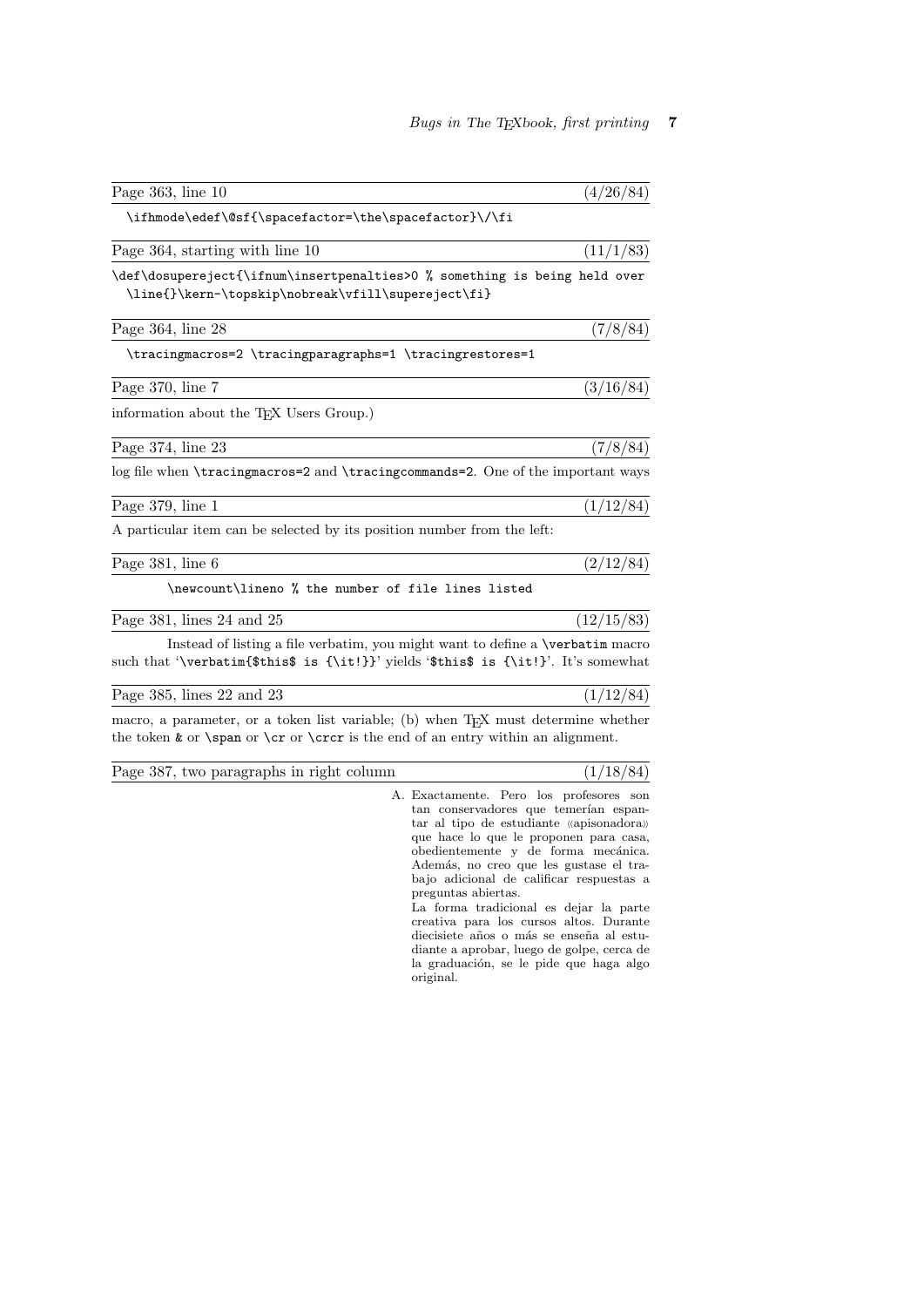| Page 395, lines $21$ and $22$                                                                                                                                                                                                                                                                                                                                    | (1/12/84)  |
|------------------------------------------------------------------------------------------------------------------------------------------------------------------------------------------------------------------------------------------------------------------------------------------------------------------------------------------------------------------|------------|
| Notice that the macros need to do their own checking for ligatures, and they also take<br>appropriate actions when a paragraph begins with an opening quote. Since \kern                                                                                                                                                                                         |            |
| Page 399, line 1                                                                                                                                                                                                                                                                                                                                                 | (1/10/84)  |
| Inside the output routine, \box\footins will now be a vbox of hboxes, and                                                                                                                                                                                                                                                                                        |            |
| Page 399, line 9                                                                                                                                                                                                                                                                                                                                                 | (2/28/84)  |
| $\hbox{hbox(7.6359+0.0)x269.62617}$                                                                                                                                                                                                                                                                                                                              |            |
| Page 407, line 4                                                                                                                                                                                                                                                                                                                                                 | (6/10/84)  |
| \beginlinemode and \beginparmode are defined to initiate these modes; and another                                                                                                                                                                                                                                                                                |            |
| Page $408$ , line $15$                                                                                                                                                                                                                                                                                                                                           | (12/14/83) |
| P. O. Box 1009, Haga Alto, CA 94321 USA}                                                                                                                                                                                                                                                                                                                         |            |
| Also change the ZIP code in the return address on the envelope illustrated at the<br>bottom of page 405.                                                                                                                                                                                                                                                         |            |
| Page 409, line 5                                                                                                                                                                                                                                                                                                                                                 | (2/18/84)  |
| \font\twelveit=cmti10 at 12pt % (a cheap substitute for cmti12)                                                                                                                                                                                                                                                                                                  |            |
| Page 417, last six lines                                                                                                                                                                                                                                                                                                                                         | (8/25/84)  |
| \parskip of Opt plus .8pt between adjacent entries, and since there is room for more<br>than 50 lines per column; therefore the manimate balancing routine tries to make both<br>the top and bottom baselines agree at the end of the index. In applications where the<br>glue is not so flexible it would be more appropriate to let the right-hand column be a |            |

glue is not so flexible it would be more appropriate to let the right-hand column be a little short; the best way to do this is probably to replace the command '\unvbox3' by '\dimen2=\dp3 \unvbox3 \kern-\dimen2 \vfil'.

| Page 422, lines 24-26 |  |
|-----------------------|--|
|                       |  |

(The last two lines use \d@nger and \dd@nger, which are non-\outer equivalents of \danger and \ddanger; such duplication is necessary because control sequences of type \outer cannot appear within a \def.)

|  | Page 428, in the table of sixteen basic fonts | (12/19/83) |
|--|-----------------------------------------------|------------|
|  |                                               |            |

[The special fonts called cmi10 and cmi7 and cmi5 should really be called cmmi10 and cmmi7 and cmmi5.]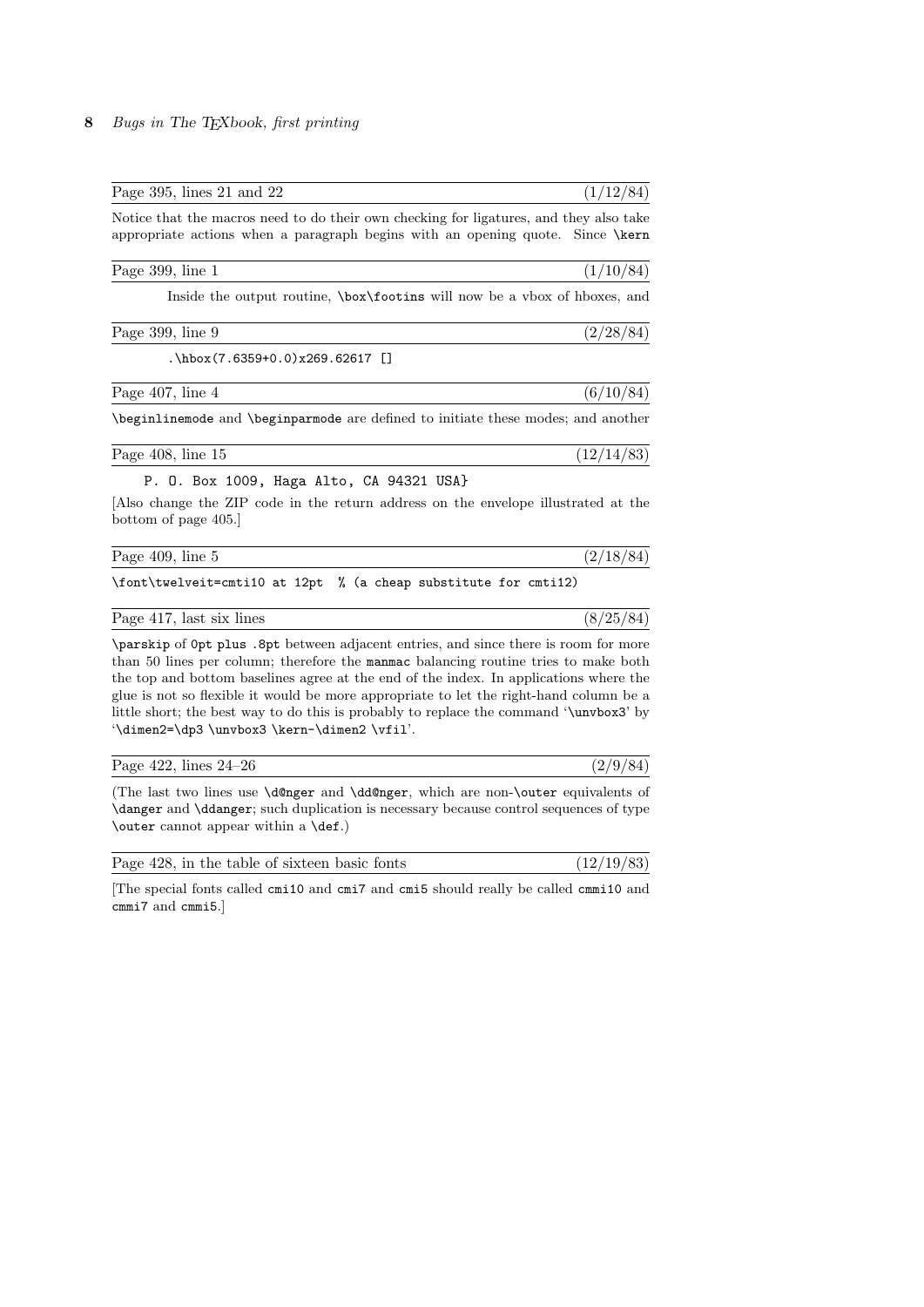| \fontdimen13\ff=5pt will set parameter number 13 to 5pt; the intervening                                        |            |
|-----------------------------------------------------------------------------------------------------------------|------------|
| parameters, numbers $8-12$ , will be set to zero. You can even give more than                                   |            |
| seven parameters to \nullfont, provided that you assign the values before any                                   |            |
| actual fonts have been loaded.                                                                                  |            |
| Page $445$ , line $6$                                                                                           | (11/11/83) |
| if $(a - \frac{1}{2}\theta) - (h(z) - v) < \varphi$ , increase v by the difference. Finally construct a vbox of |            |
| Page $449$ , line $12$                                                                                          | (1/18/84)  |
| immediately clear why the 'n' should be attached to the 'e' in one case but not                                 |            |
| Page 459, left column, line 2                                                                                   | (1/18/84)  |
| al-Khwârizmî, abu Ja'far Muhammad                                                                               |            |
| Page 460, index entry for Beethoven                                                                             | (8/16/84)  |
| Change 'von' to 'van'.                                                                                          |            |
| Page 461, third line in left column                                                                             | (8/25/84)  |
| The entry for \box255 should not be indented.                                                                   |            |
| Page 461, index entry for boxed material                                                                        | (8/2/84)   |
| Add ' $420$ '.                                                                                                  |            |
| Page $462$ , index entry for $\cdot$ colon                                                                      | (11/16/83) |
| Add page 359 to this list.                                                                                      |            |
| Page 462, right column, third-last line                                                                         | (5/21/84)  |
| [Change 'crochets' to 'crotchets'; then move this entry down two lines.]                                        |            |
| Page 463, right column, line 16                                                                                 | (5/20/84)  |
| design size, $16-17$ , $213$ .                                                                                  |            |
| Page 464, index entry for <b>\dump</b>                                                                          | (1/10/84)  |
| Add page $344$ to this list.                                                                                    |            |

explained in Appendix G. If you want to increase the number of parameters past the number that actually appear in a font's metric information file, you can assign new values immediately after that font has been loaded. For example, if some font  $\frown f$  with seven parameters has just entered T<sub>E</sub>X's memory, the command

Page 433, last eight lines (8/17/84)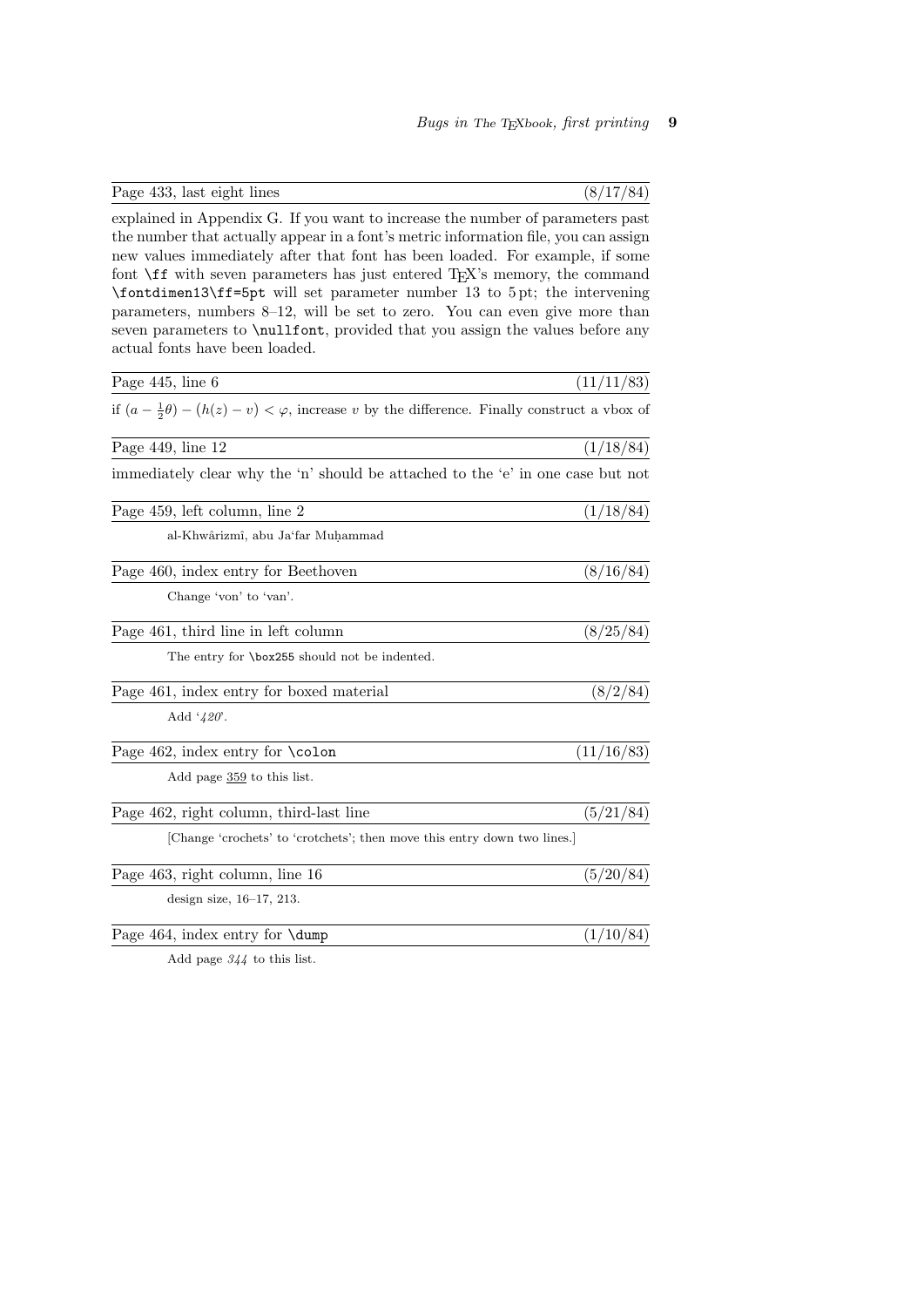| Page 464, right column, line 5                                                              | (1/5/84)  |
|---------------------------------------------------------------------------------------------|-----------|
| Dvořák, Antonín Leopold, 409.                                                               |           |
| Page 464, index entry for $\end{math}$                                                      | (8/25/84) |
| Page number 264 should be underlined.                                                       |           |
| Page 465, index entry for \everydisplay                                                     | (8/25/84) |
| Add page $326$ to this list.                                                                |           |
| Page 465, index entry for <b>\filbreak</b>                                                  | (7/3/84)  |
| Delete the reference to page number 355.                                                    |           |
| Page 466, index entry for <b>\footnote</b>                                                  | (4/26/84) |
| Page number 363 should be underlined.                                                       |           |
| Page 467, index entry for \hidewidth                                                        | (7/3/84)  |
| Page number 354 should be underlined.                                                       |           |
| Page 468, index entry for insertions                                                        | (8/25/84) |
| Add pages $115-117$ , $122-125$ to this list.                                               |           |
| Page 469, index entry for \kern                                                             | (11/1/83) |
| Add page $256$ to this list.                                                                |           |
| Page 470, index entry for <i>\limits</i>                                                    | (11/3/83) |
| Add page 359 to this list.                                                                  |           |
| Page $472$ , right column, lines $10-11$                                                    | (7/9/84)  |
| \normalbaselines, $325, 349, 351, 414-415$ .<br>$\verb \normal{baselineskip, 349, 414-415.$ |           |
| Page 472, index entry for \null                                                             | (7/3/84)  |
| Page number 351 should be underlined.                                                       |           |
| Page 472, right column, line 28                                                             | (1/3/84)  |
| *\nullfont, 14, 153, 271, 433.                                                              |           |
| Page 476, a new index entry                                                                 | (8/25/84) |
|                                                                                             |           |

shifted output, see **\hoffset**, **\voffset**.